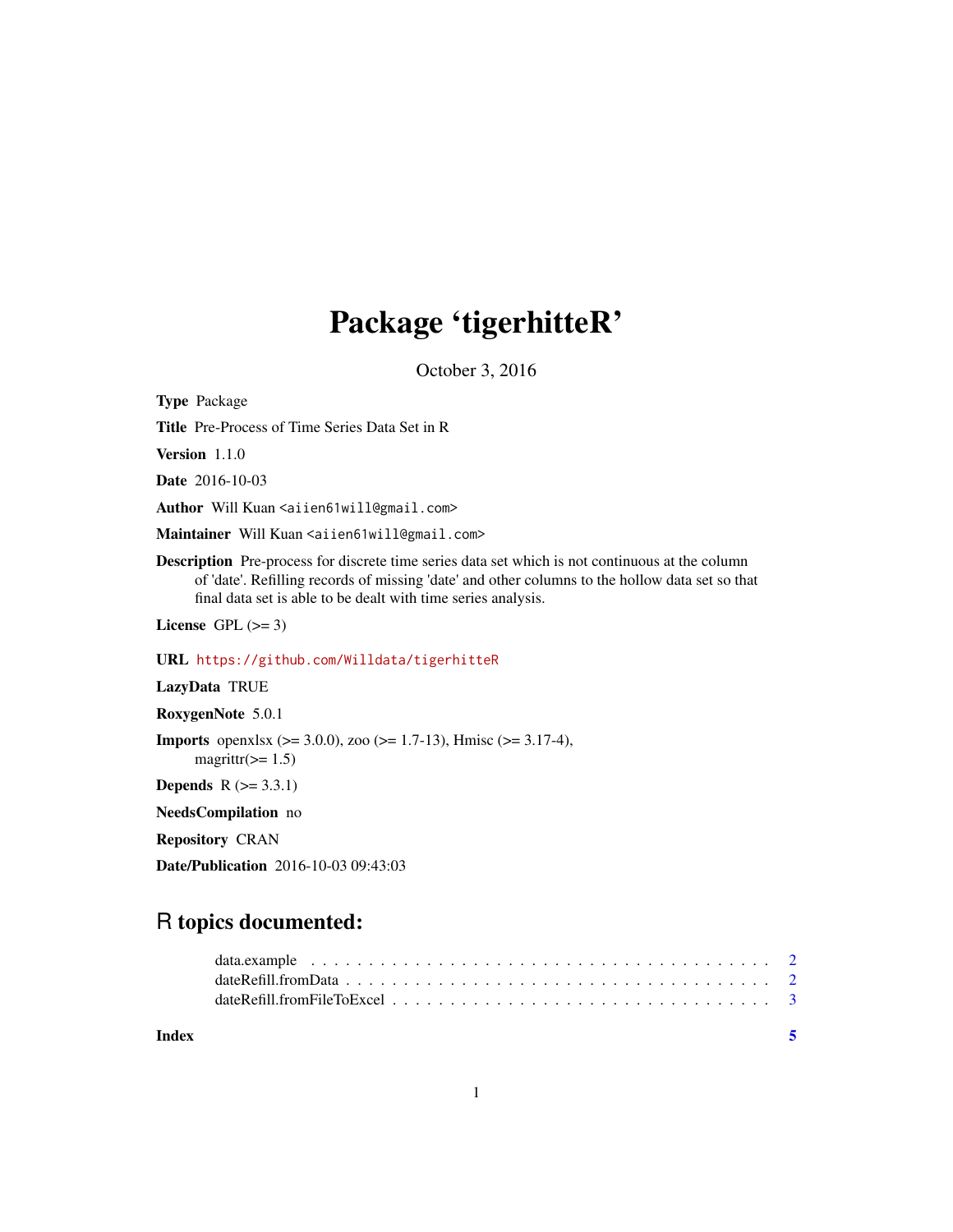<span id="page-1-0"></span>

#### Description

This data set is an example transaction data set which contains transactional details of a product in a couple of years

#### Usage

data.example

#### Format

A data.frame containing 975 observations.

dateRefill.fromData *Complete the hollow dataset*

#### Description

Take time series dataset and fields, then refill the missing date records and other fields.

#### Usage

```
dateRefill.fromData(data, dateCol.index, fixedCol.index,
  uninterpolatedCol.index, uninterpolatedCol.newValue)
```
#### Arguments

data The data.frame dataset which is ready to be processed dateCol.index Date column fixedCol.index A row of column number which should be kept same values with the original uninterpolatedCol.index The column number which should be changed to different value into new record. uninterpolatedCol.newValue The value of a specific column which should be put into the new record.

#### Details

Real time series sales dataset could be not continuous in 'date' field. e.g., monthly sales data is continuous, but discrete in daily data.

This hollow dataset is not complete for time series analysis. Function dateRefill.fromFile is a transformation which tranforms uncomplete dataset into complete dataset.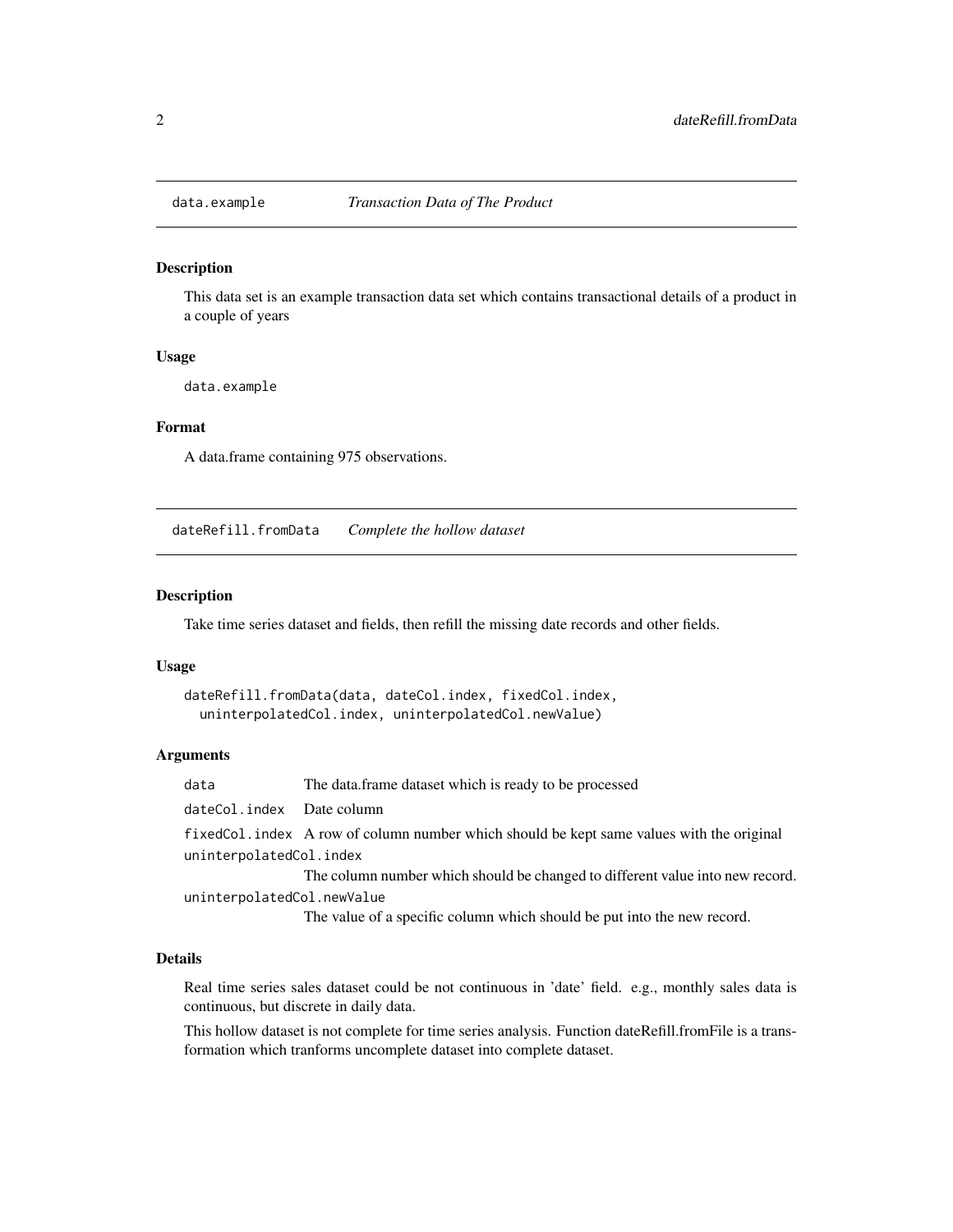#### <span id="page-2-0"></span>Value

The dataset which is completed.

#### Author(s)

Will Kuan

#### Examples

```
# mydata <- data.example
# mydata.final <- dateRefill.fromData(data = mydata,dateCol = 2,fixedVec = c(3:10),
# uninterpolatedCol.index = 11,uninterpolatedCol.newValue = 0)
```
dateRefill.fromFileToExcel

*Complete the hollow dataset*

#### Description

Take time series dataset and fields, then refill the missing date records and other fields.

#### Usage

```
dateRefill.fromFileToExcel(inPath, sheet, dateCol.index, outPath,
  fixedCol.index, uninterpolatedCol.index, uninterpolatedCol.newValue)
```
#### Arguments

| inPath                     | A path which is the location of uncompleted dataset which must be xlsx file              |  |  |
|----------------------------|------------------------------------------------------------------------------------------|--|--|
| sheet                      | A worksheet name of the dataset                                                          |  |  |
| dateCol.index              | Date column                                                                              |  |  |
| outPath                    | A path where the location of xlsx file of completed dataset should be                    |  |  |
|                            | fixedCol.index A row of column number which should be kept same values with the original |  |  |
| uninterpolatedCol.index    |                                                                                          |  |  |
|                            | The column number which should be changed to different value into new record.            |  |  |
| uninterpolatedCol.newValue |                                                                                          |  |  |
|                            | The value of a specific column which should be put into the new record.                  |  |  |
|                            |                                                                                          |  |  |

#### Details

Real time series sales dataset could be not continuous in 'date' field. e.g., monthly sales data is continuous, but discrete in daily data.

This hollow dataset is not complete for time series analysis. Function dateRefill.fromFile is a transformation which tranforms uncomplete dataset into complete dataset.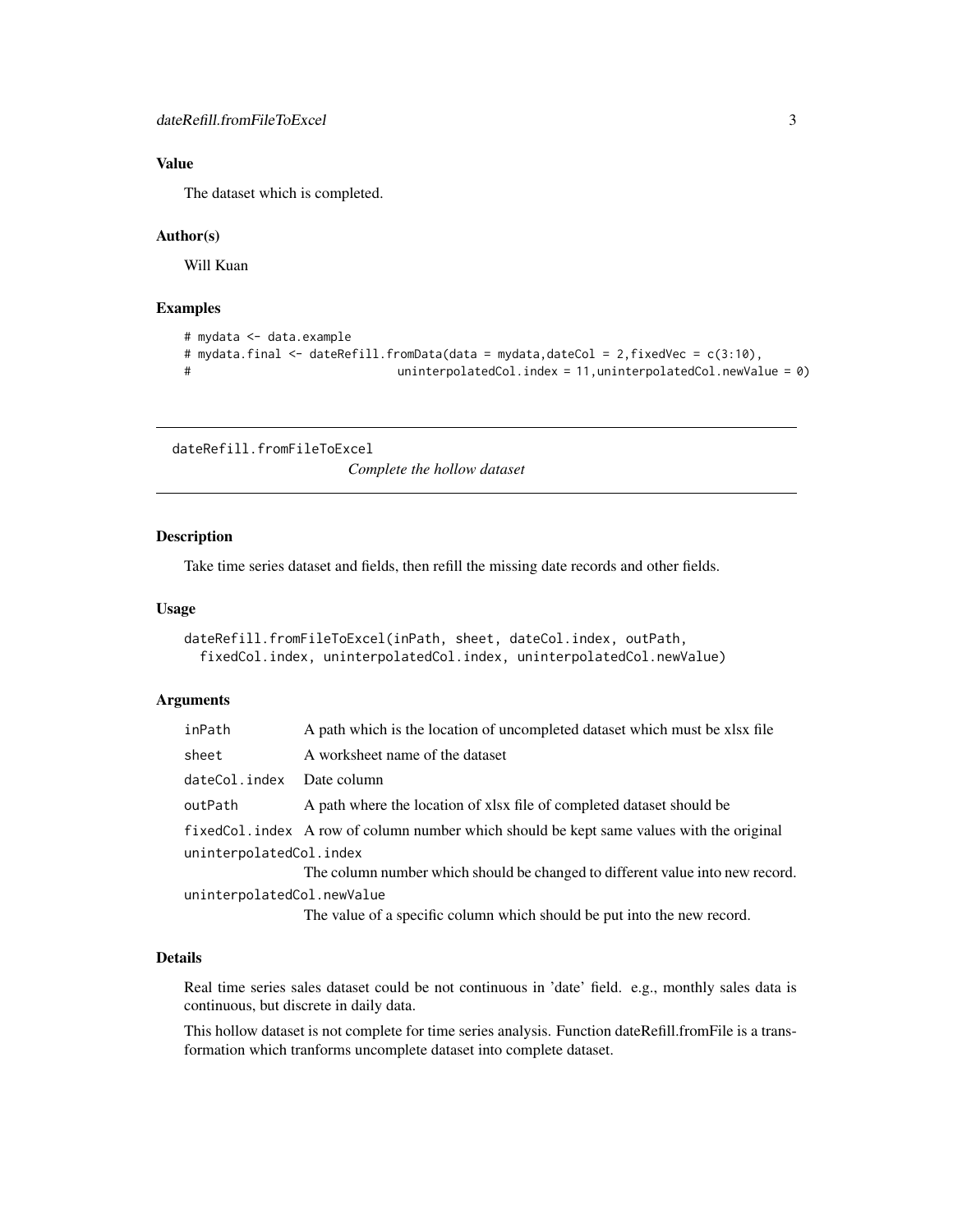#### Author(s)

Will Kuan

### Examples

# Please refer to the examples of function dateRefill.fromData